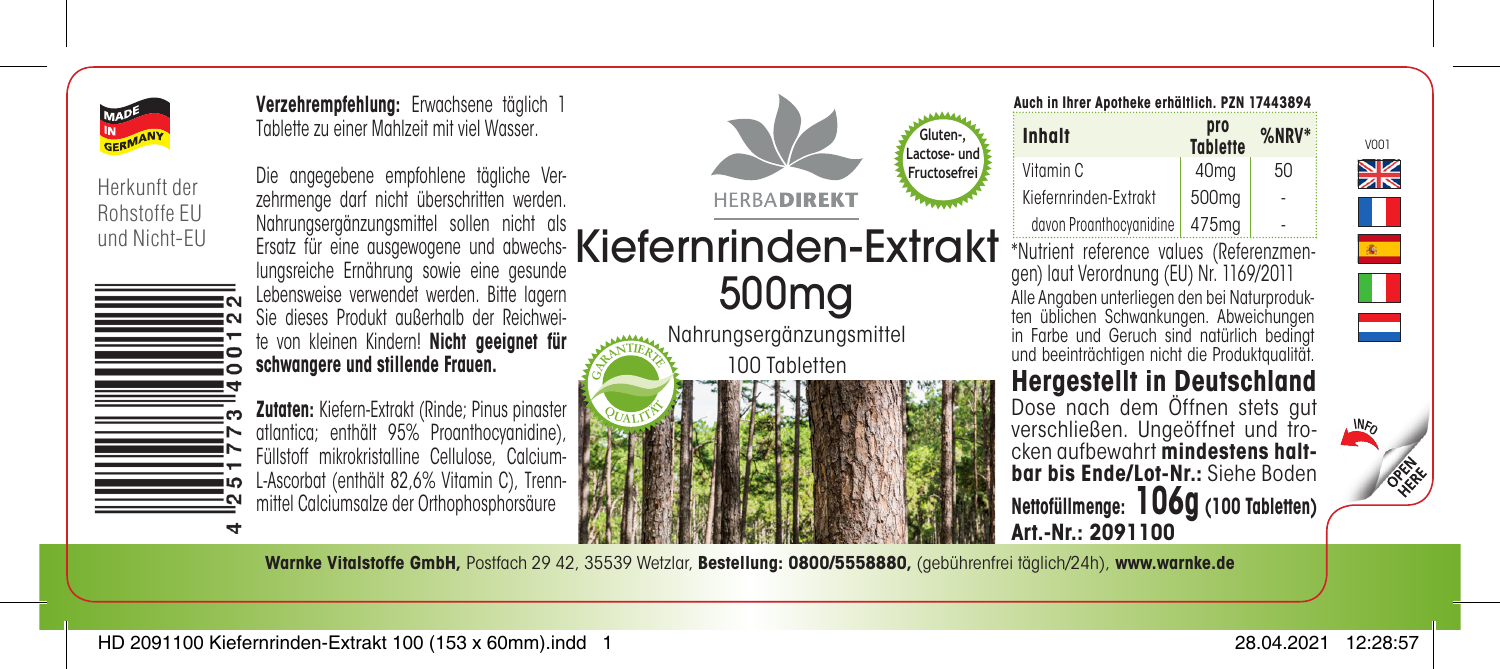HD 2091100 Kiefernrinden-Extrakt 100 (153 x 60mm).indd 2 28.04.2021 12:28:57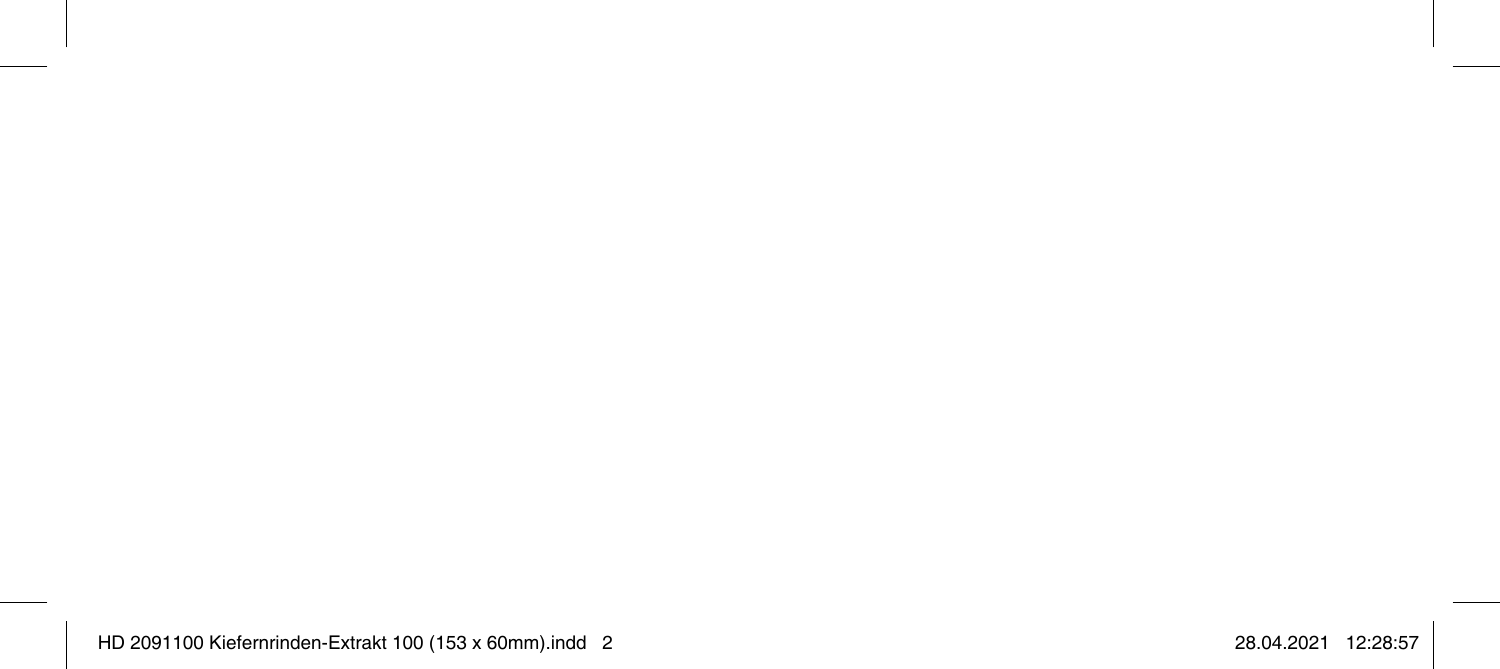**Directions:** Adults 1 tablet daily with  $rac{N}{N}$ a meal and plenty of water.

Do not exceed the recommended daily intake. Food supplements should not be used as a substitute for a balanced and varied diet or a healthy lifestyle. Keep out of reach of children! Not suitable for pregnant and breastfeeding women.

Ingredients: Pine Extract (Bark; Pinus Pinaster Atlantica, contains 95% Proanthocyanidins), Bulking Agent Microcrystalline Cellulose, Calcium-L-Ascorbate (contains 82.6% Vitamin C), Anti-Caking Agent Calcium Salts of Orthophosphoric Acid



**Free**

# Pine Bark Extract 500mg

**QUALITY** 

Food Supplement 100 Tablets

| <b>Supplement Facts</b>    | per<br><b>Tablet</b> | $%$ NRV <sup>*</sup> |
|----------------------------|----------------------|----------------------|
| Vitamin C                  | 40 <sub>ma</sub>     | 50                   |
| Pine Bark Extract          | 500 <sub>mg</sub>    |                      |
| of which Proanthocyanidins | 475 <sub>ma</sub>    |                      |

\*Nutrient reference values according to Regulation (EU) No 1169/2011

All information is subject to the usual variations in natural products. Variations in colour and smell are natural and do not affect the product quality.

## **Made in Germany**

Always close tightly after use. Store in a dry place. Best before end/batch No.: See bottom

Product No.: 2091100 Net content: 106g (100 Tablets)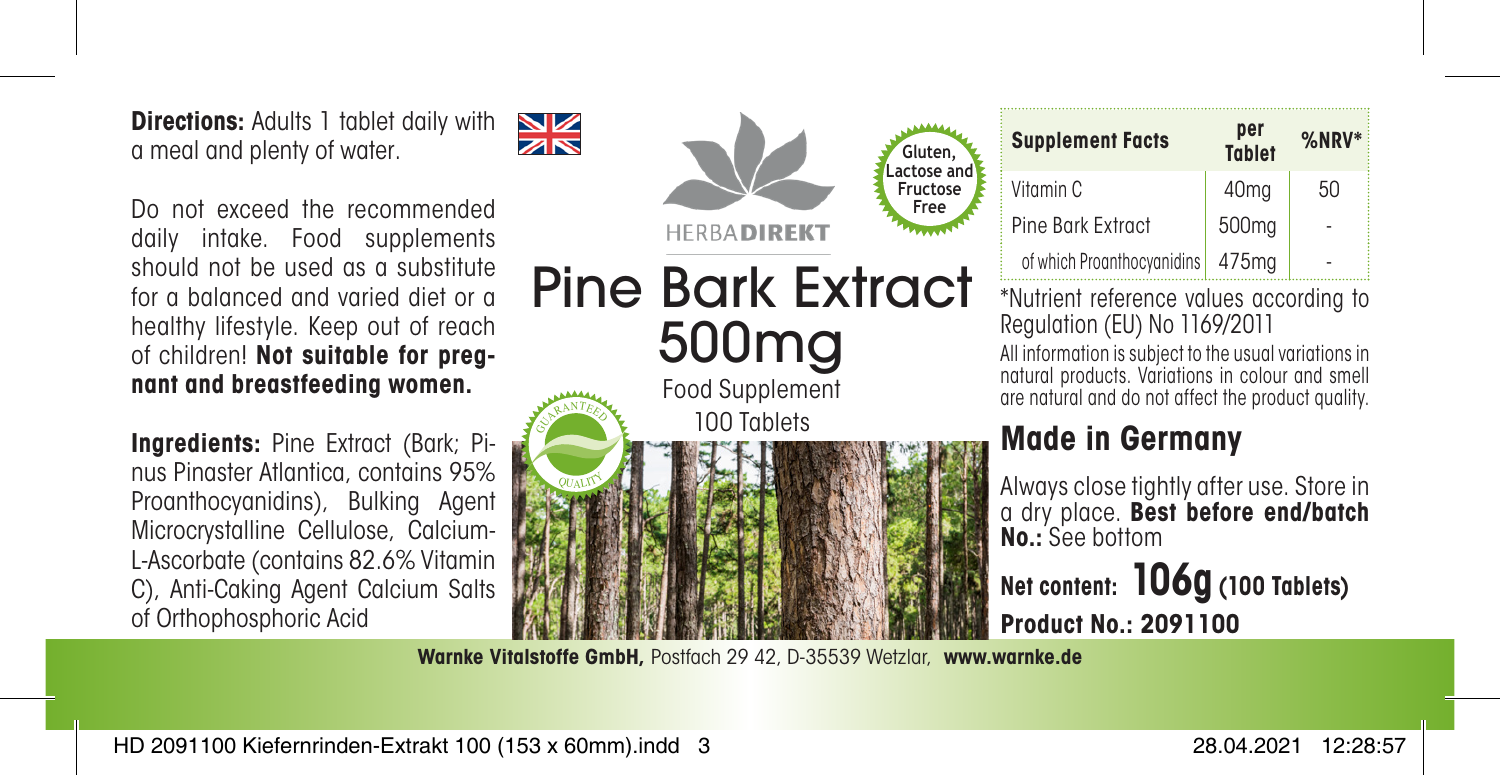Posologie: Adultes, 1 comprimé par jour au repas avec un grand verre d'eau.

La dose quotidienne recommandée ne doit pas être dépassée. Les compléments alimentaires ne doivent en aucun cas se substituer à une alimentation variée, équilibrée et à un mode de vie sain. Tenir le produit hors de portée des enfants. Ne convient pas aux femmes enceintes et allaitantes.

Composition: Extrait de pin (Écorce; Pinus pinaster atlantica, contient 95% de proanthocyanidines), agent de charge cellulose microcristalline, L-Ascorbate de calcium (contient 82,6% de Vitamine C), antiagglomérant sels calciques de l'acide orthophosphorique



| Contenu                 | par<br>Comprimé   | $%$ VNR* |
|-------------------------|-------------------|----------|
| Vitamine C              | 40 <sub>mg</sub>  | 50       |
| Extrait d'Écorce de Pin | 500 <sub>ma</sub> |          |
| dont Proanthocyanidines | 475 <sub>ma</sub> |          |

Les informations ci-dessus sont dépendantes des possibles variations des produits naturels. Tout changement de couleur et ou d'odeur n'affectent en rien la qualité du produit. \*Valeurs nutritionnelles de référence conformément au Règlement (UE) n° 1169/2011

# Fabriqué en Allemagne

N° d'article: 2091100 Quantité nette: 106g (100 Comprimés) Bien refermer la boite après utilisation. À conserver au sec et à consommer de préférence avant fin/N° de lot: Voir le fond de la boite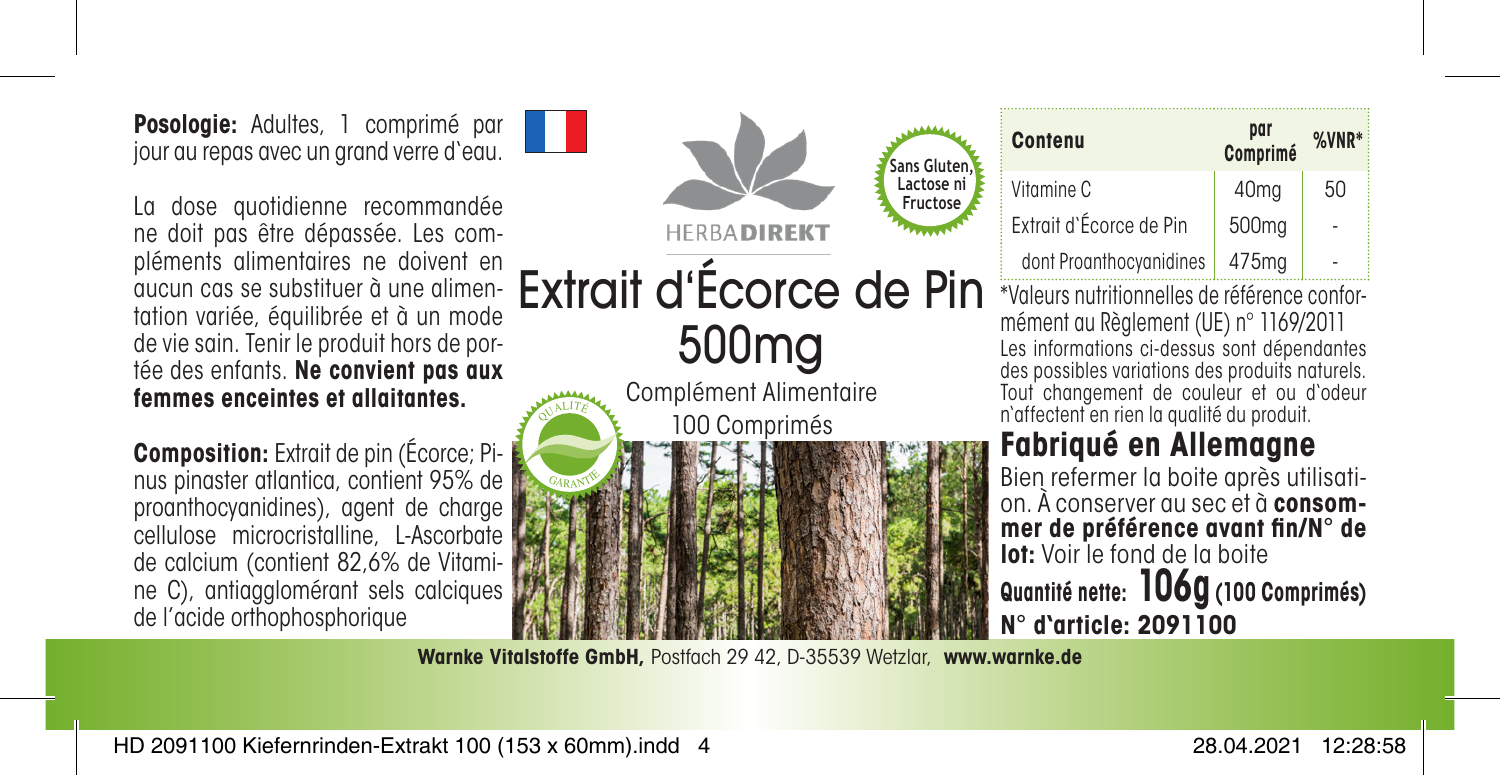Recomendación de consumo: Adultos tomar 1 comprimido al día con una comida y abundante agua.

La dosis diaria expresamente recomendada<br>no debe ser sobrepasada. Los complemensustituto de una dieta equilibrada. Mantenga este producto fuera del alcance de los niños más pequeños. No apto para mujeres embarazadas o en período de lactancia.

Ingredientes: Extracto de pino (Corteza; Pinus pinaster atlantica, contiene un 95% de proantocianidinas), agente de carga celulosa microcristalina, L-Ascorbato de calcio (contiene un 82,6% de vitamina C), antiaglomerante sales cálcicas de ácido ortofosfórico

**HERBADIREKT** no debe ser sobrepasada. Los complemen-<br>tos alimenticios no deben utilizarse como Extracto de Corteza de Pino «Valores de referencia de nutrientes según ell<br>existituto de una dista consilizada Mantonas 500mg

**Sin Gluten, Lactosa ni Fructosa**

Complemento Alimenticio 100 Comprimidos

CALIDA<sup>D</sup> GARANTIZADA

**图** 

| Información<br><b>Nutricional</b> | <b>DOT</b><br>Comprimido | $%$ VRN* |
|-----------------------------------|--------------------------|----------|
| Vitamina C                        | 40 <sub>ma</sub>         | 50       |
| Extracto de Corteza de Pino       | 500 <sub>ma</sub>        | ٠        |
| de los cuales Proantocianidinas   | 475ma                    |          |

\*Valores de referencia de nutrientes según el Reglamento (UE) n° 1169/2011

Los productos naturales suelen presentar ligeras variaciones respecto a las indicaciones. El color y el olor varían por causas naturales y este hecho no disminuye la calidad del producto.

#### Fabricado en Alemania

Núm. de art°: 2091100 Cantidad neta: 106g (100 Comprimidos) Una vez abierto, cierre el bote correctamente. Conservar en un lugar seco y fresco. Consumir preferentemente an-tes del fin de/N° de lote: Ver en la base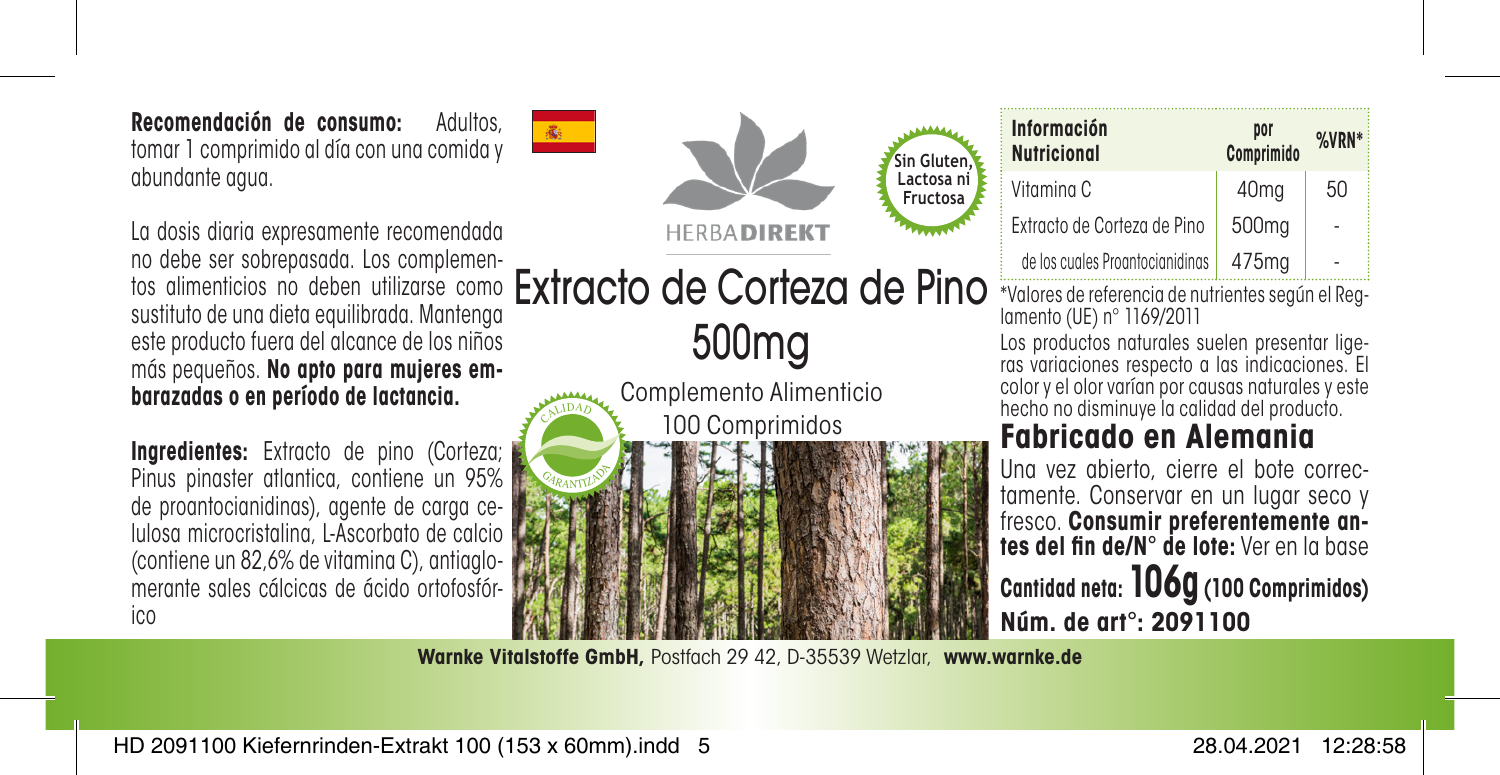Posologia consigliata: Adulti, 1 compressa al giorno durante un pasto con molta acqua.

Non superare la dose giornaliera consigliata. Gli integratori alimentari non vanno intesi come sostituti di una dieta varia ed equilibrata e di uno stile di vita sano. Si prega di tenere questo prodotto fuori dalla portata dei bambini. Non adatto per donne in gravidanza o durante il periodo d'allattamento.

Ingredienti: Estratto di pino (Corteccia: Pinus pinaster atlantica, contiene il 95% di proantocianidine), agente di carica cellulosa microcristallina, L-Ascorbato di calcio (contiene l' 82,6% di vitamina C), agente antiagglomerante sali di calcio dell'acido ortofosforico

M. **Senza Glutine, Lattosio né Fruttosio HERBADIREKT** Estratto di Corteccia di Pino<br>
<sup>di cui Proantocianidine 175mg</sup> -500mg Integratore Alimentare QUALIT<sup>À</sup> 100 Compresse **GARANTITA** 

| Contenuto                     | per<br>Compressa  | $%$ VNR* |
|-------------------------------|-------------------|----------|
| Vitamina C                    | 40 <sub>mg</sub>  | 50       |
| Estratto di Corteccia di Pino | 500 <sub>mg</sub> |          |
| di cui Proantocianidine       | 475ma             |          |

Tutti i prodotti naturali potrebbero presentare variazioni rispetto a quanto indicato. Le alterazioni di colore ed odore sono normali in natura e non compromettono la qualità del prodotto. \*Valori nutritivi di riferimento secondo il Regolamento (UE) n. 1169/2011

### Fabbricato in Germania

N° articolo: 2091100 Quantità netta: 106g (100 Compresse) Chiudere bene il flacone una volta aperto. Conservare in un luogo asciutto e consumarsi preferibilmente entro la fine/N° lotto: Vedi sul fondo